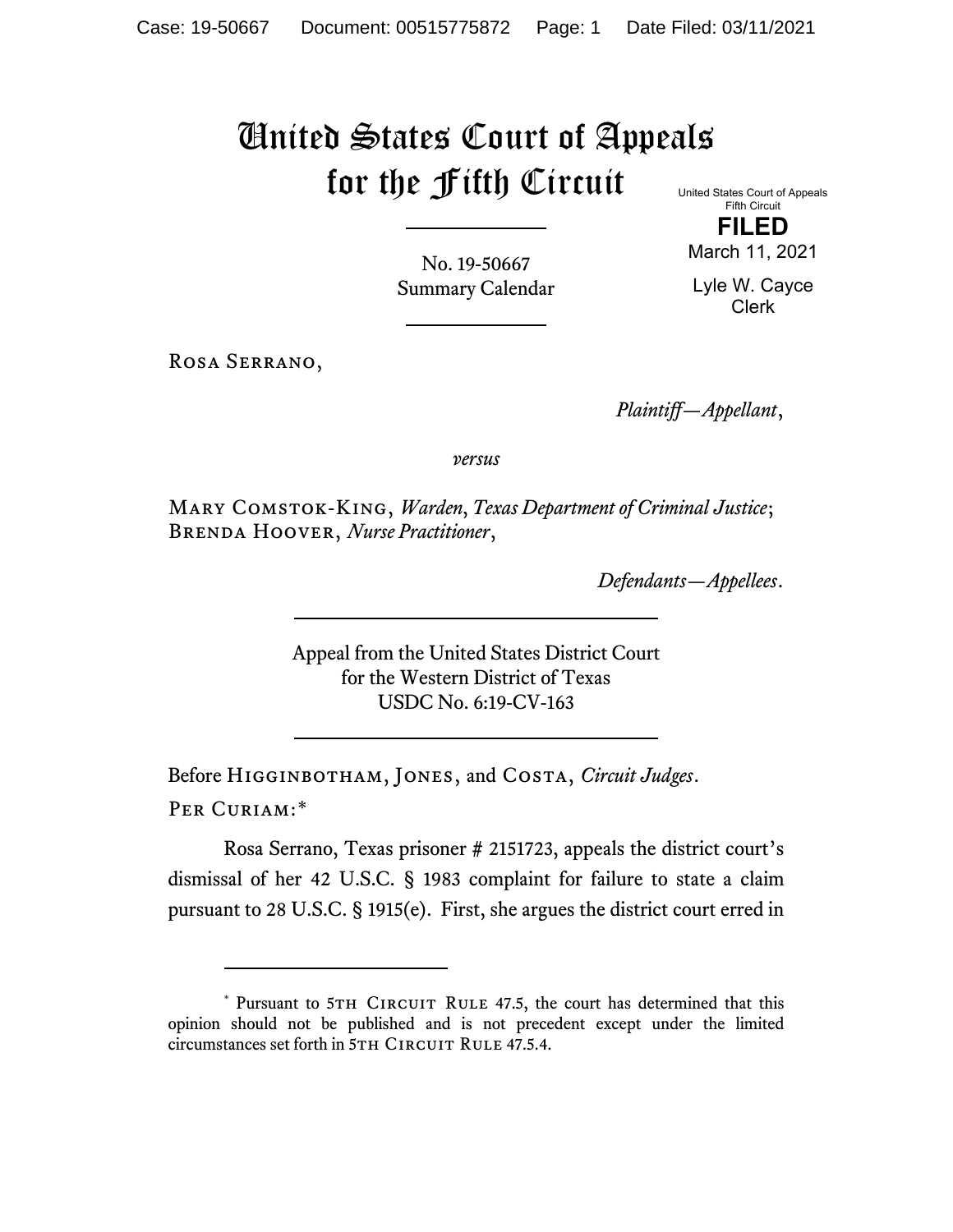## No. 19-50667

dismissing her complaint sua sponte without allowing her to amend it or issuing a summons to the defendants. The district court gave her an opportunity to amend her complaint when it ordered her to file a more definite statement by answering a questionnaire. *See Eason v. Thaler*, 14 F.3d 8, 9 (5th Cir. 1994). Further, the district court did not err by dismissing Serrano's complaint prior to service on the defendants and without requiring the defendants to file an answer. *See* § 1915(e)(2)(B); *Brewster v. Dretke*, 587 F.3d 764, 769 n.3 (5th Cir. 2009); *Wilson v. Barrientos*, 926 F.2d 480, 482 (5th Cir. 1991).

Next, Serrano asserts Hoover was deliberately indifferent to her serious medical needs because she cancelled all but one of her prescriptions and removed the medical restrictions on her work assignment after finding she did not have a back injury. The district court did not err in dismissing Serrano's claim for failure to state a claim under § 1915(e). *See Legate v. Livingston*, 822 F.3d 207, 209-10 (5th Cir. 2016). Serrano's allegations against Hoover amount at most to negligence or medical malpractice, which is insufficient to constitute deliberate indifference. *See Gobert v. Caldwell*, 463 F.3d 339, 345-46 (5th Cir. 2006).

Serrano also contends she was falsely charged with attempted escape and refusal to work due to her back injury and that she was denied due process in the disciplinary proceedings. She also argues Comstok-King personally evaluated her disciplinary cases. Because Serrano has not shown that her disciplinary convictions have been set aside, the district court did not err in dismissing this claim. *See Edwards v. Balisok*, 520 U.S. 641, 646-48 (1997); *Heck v. Humphrey*, 512 U.S. 477, 486-87 (1994).

Finally, Serrano argues the district court erred because it did not rule on her habeas claims, and she reasserts her habeas claims. The district court did not abuse its discretion in severing the claims challenging her